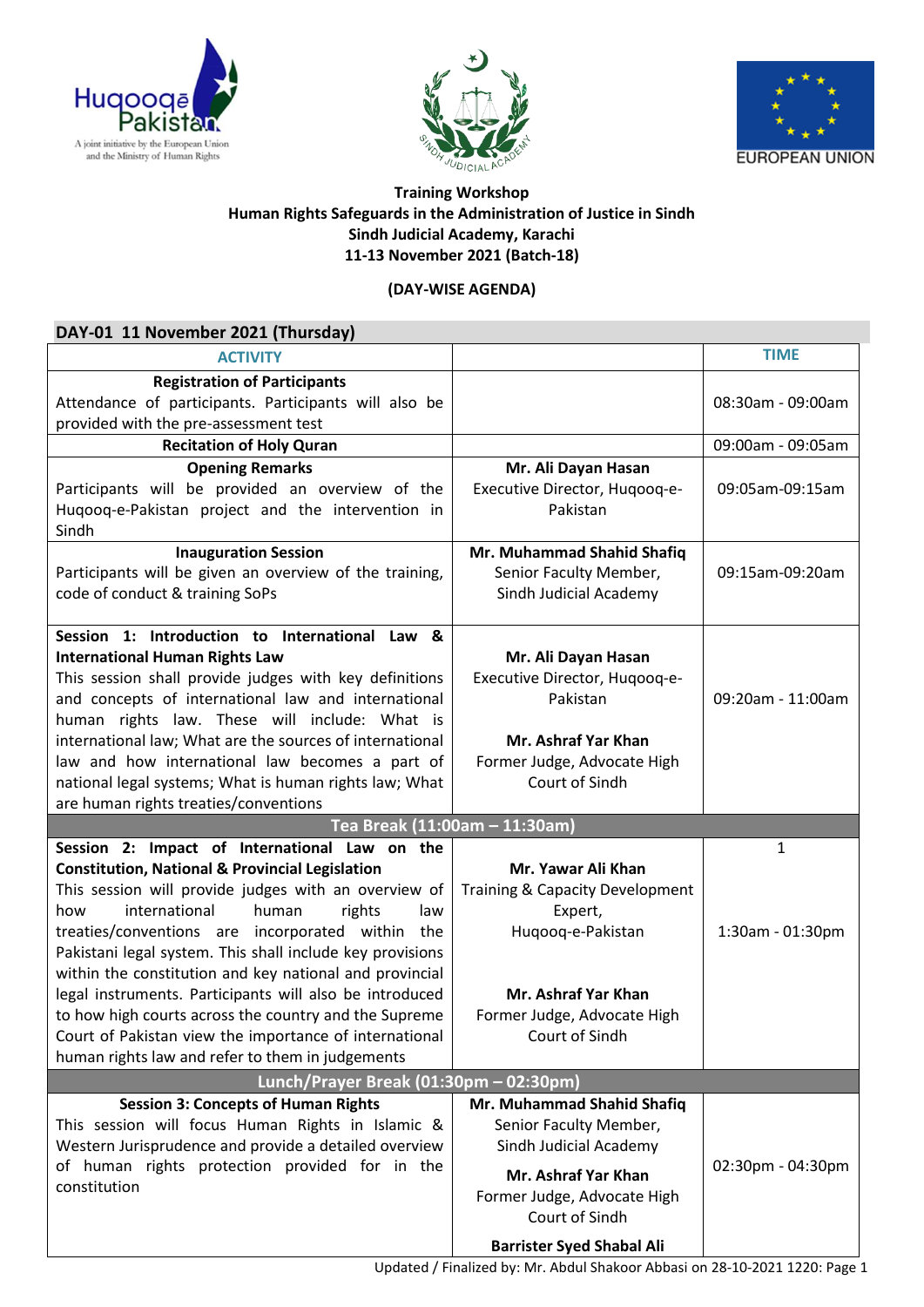| DAY-02 12 November 2021 (Friday)                                                                                                                                                                                                                                                                                                                                          |                                                                                                                                                                                                                                                                                  |                   |  |
|---------------------------------------------------------------------------------------------------------------------------------------------------------------------------------------------------------------------------------------------------------------------------------------------------------------------------------------------------------------------------|----------------------------------------------------------------------------------------------------------------------------------------------------------------------------------------------------------------------------------------------------------------------------------|-------------------|--|
| <b>ACTIVITY</b>                                                                                                                                                                                                                                                                                                                                                           |                                                                                                                                                                                                                                                                                  | <b>TIME</b>       |  |
| <b>Recitation of the Holy Quran</b>                                                                                                                                                                                                                                                                                                                                       |                                                                                                                                                                                                                                                                                  | 08:30am - 08:35am |  |
| Day 1 Recap:<br>Participants will be given a recap of the<br>thematic areas covered during the first day of<br>the training.                                                                                                                                                                                                                                              | Mr. Muhammad Shahid Shafiq<br>Senior Faculty Member,<br>Sindh Judicial Academy                                                                                                                                                                                                   | 08:35am - 08:45am |  |
| <b>Session 4: Application of Human Rights</b><br>within the Criminal Justice System of<br>Pakistan<br>This session will provide judges with in-depth<br>training on how human rights is reflected<br>within the criminal justice system. It shall<br>provide judges with the knowledge on how to<br>adopt a human rights approach to: Arrest &<br>detention; Remand; Bail | Ms. Khadija Ali<br>Training and Capacity Development Expert,<br>Huqooq-e-Pakistan<br>Mr. Ali Dayan Hasan<br>Executive Director, Hugoog-e-Pakistan<br>Mr. Ashraf Yar Khan<br>Former Judge, Advocate High Court of Sindh                                                           | 08:45am - 10:00am |  |
| <b>Session 5: Role of Trial Courts in the Context</b><br>of Human Rights<br>The module shall further provide judges with<br>information on how human rights affects fair<br>trial. Specific importance shall be given to:<br>Proper legal assistance; Dispensation of<br>Justice; Administration of Justice                                                               | Mr. Muhammad Shahid Shafiq<br>Senior Faculty Member,<br>Sindh Judicial Academy<br>Ms. Khadija Ali<br>Training and Capacity Development Expert,<br>Huqooq-e-Pakistan<br><b>Barrister Syed Shahbal Ali</b><br>Human Rights & Criminal Justice, Junior<br>Expert, Hugoog-e-Pakistan | 10:00am -11:30am  |  |
| Tea (11:30am-11:45 am)                                                                                                                                                                                                                                                                                                                                                    |                                                                                                                                                                                                                                                                                  |                   |  |
| Session 6: Sensitisation of Judges &<br><b>Prosecutors</b><br>will focus on sensitizing<br>session<br><b>This</b><br>participants with respect to Gender, rights of<br>disabled persons & children                                                                                                                                                                        | Mr. Yawar Ali Khan<br>Training & Capacity Development Expert,<br>Hugoog-e-Pakistan<br>Ms. Khadija Ali<br>Training and Capacity Development Expert,<br>Huqooq-e-Pakistan                                                                                                          | 11:45am - 01:30pm |  |
| Lunch/Prayer Break (01:30pm - 02:30pm)                                                                                                                                                                                                                                                                                                                                    |                                                                                                                                                                                                                                                                                  |                   |  |
| <b>Session 7: How to Protect and Facilitate</b><br><b>Victims &amp; Witnesses during Trial</b><br>This module shall look at international<br>standards and national provisions on how the<br>justice system can aid in the protection of<br>victims and witnesses (with a focus on women<br>& juveniles)                                                                  | Ms. Khadija Ali<br>Training and Capacity Development Expert,<br>Huqooq-e-Pakistan<br>Mr. Ali Dayan Hasan<br>Executive Director, Hugoog-e-Pakistan                                                                                                                                | 02:30pm - 04:30pm |  |